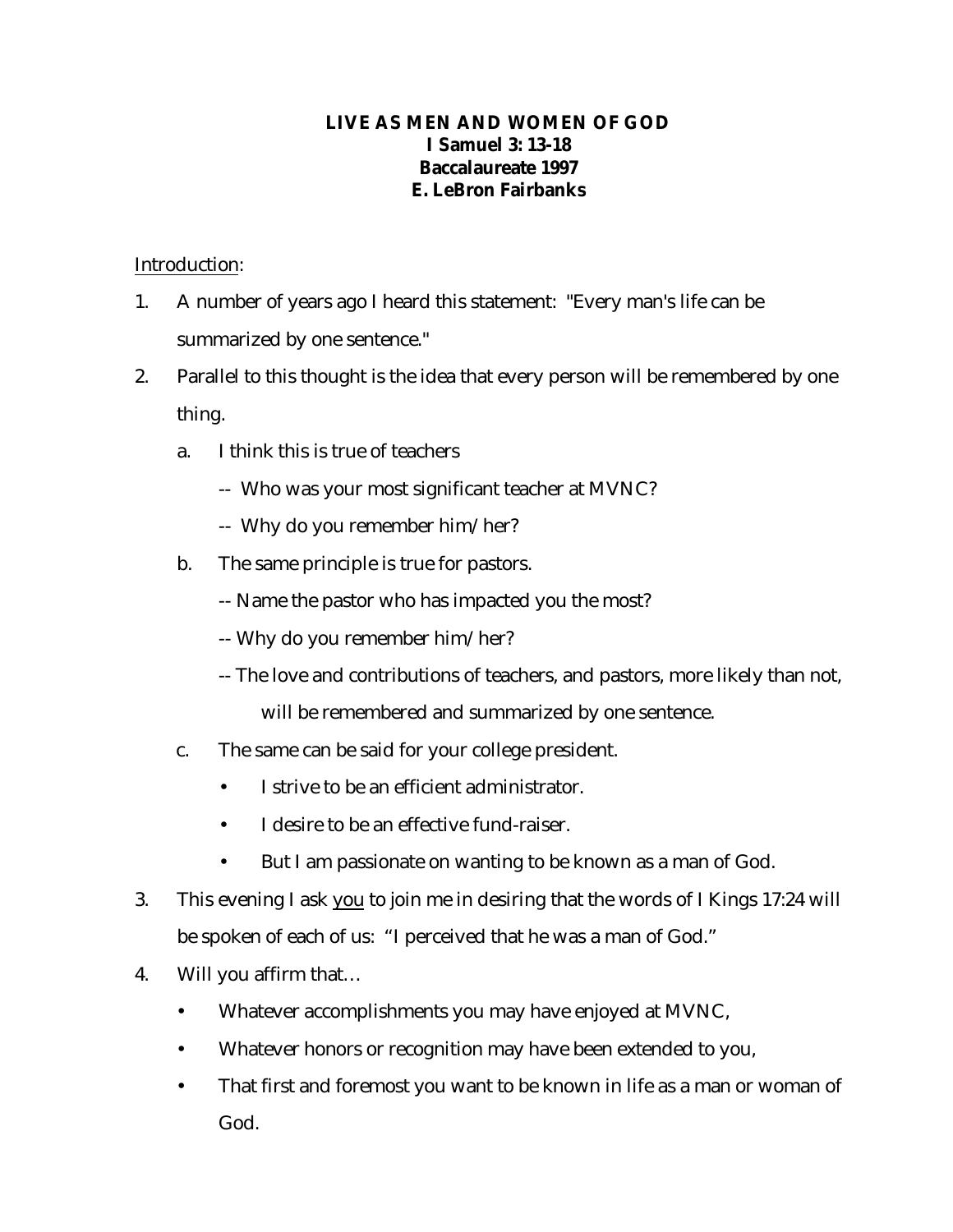Transition: Two questions emerge for both you and me if we really want to be known as godly men and women.

- I. Question #1: What does it really mean to be a man or woman after God's own heart?
	- A. Last Sunday afternoon, I had the profound privilege to deliver the Commencement address at Nazarene Theological Seminary.
		- 1. As an alumnus of NTS, it was a highlight of my life to speak to the graduating class of 1997.
		- 2. In the audience was Dr. J. Kenneth Grider, highly esteemed professor emeritus of Nazarene Theological Seminary. He was one of my theology professors. He was present for the Commencement activities because the seminary was honoring the NTS class of 1947. Dr. Grider graduated from NTS fifty years ago.
	- B. When I heard he would be present, I included in my address a prayer of Dr.

Grider from one of his books, *A Wesleyan-Holiness Theology*. The prayer

captures, in part, the essence of what it means to be a godly person.

*Father, I am Your bread. Break me up and pass me around to the poor and needy of this world.*

*I am Your towel. Dampen me with tears and with me wash the feet of people who are weary with walking and with working.*

*I am Your light. Take me out to where the darkness is thick, there to shine and let Christ shine.*

*I am Your pen. Write with me whatever word You wish, and placard the word where the least and the lost of the world will see it and read it and be helped by it.*

*I am Your salt. Sprinkle me on all the things that You want for people, so that my faith and love and hope will flavor their experiences.*

*I am Your water. Pour me into people who thirst for You but do not even know that it is You for whom they thirst. Pour into them the trust that You have helped me to place in You. Pour into them the inward witness that is in me. Pour into them the promise that soon the summer drought will pass and refreshing rivers of water will gush down over them.*

*I am Yours, Lord God. Use me up in what You will, when You will, where You will, for whom You will, even if it means that I am given responsibilities that are considerable and costly.* Amen!!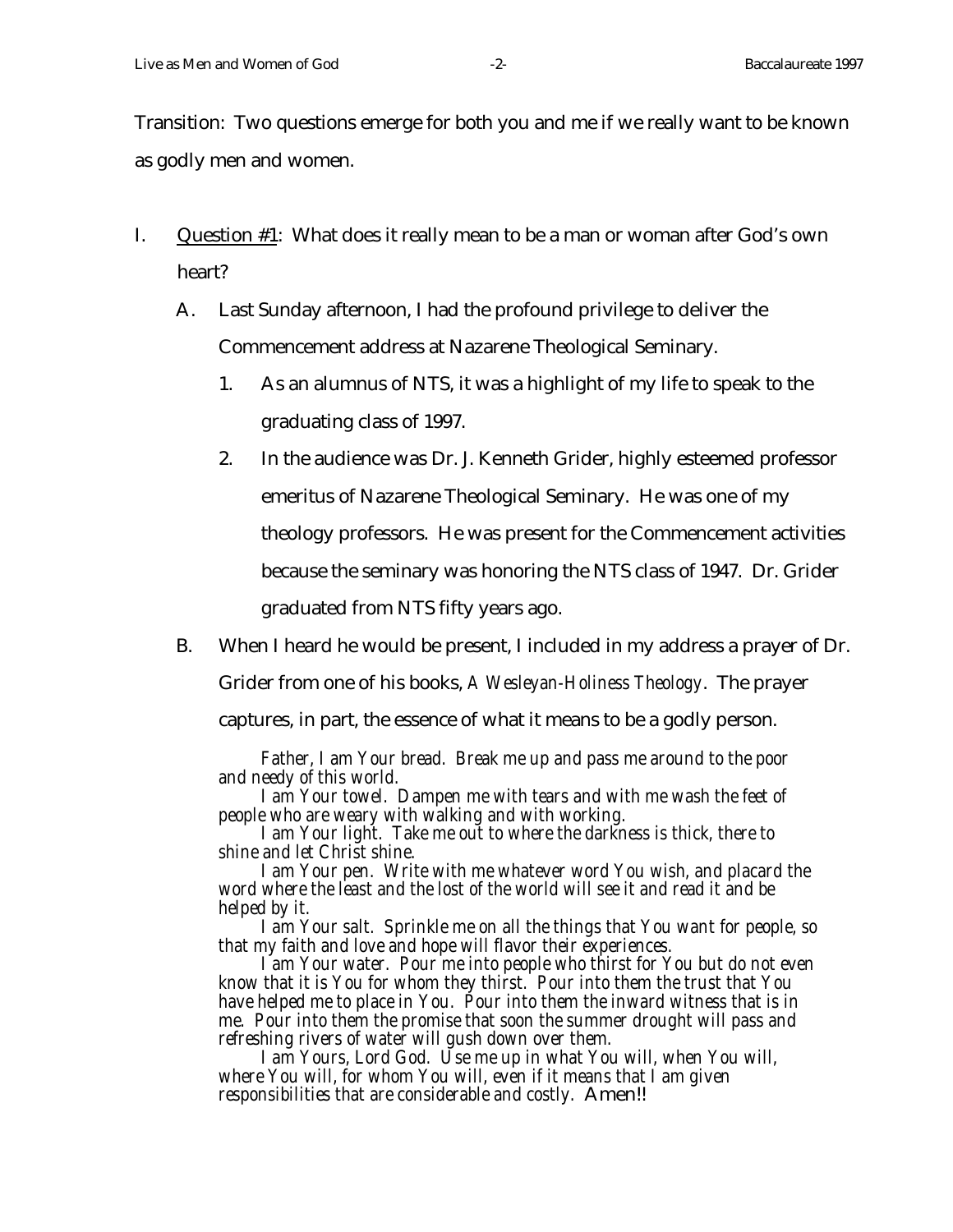C. Whatever else it means to be a man or woman of God, it includes the spirit and content of this prayer.

If question #1 asks the question, "What does it mean to be a man or woman of God?", then another question appropriately follows.

- II. Question #2: How do we become men and women of God?
	- A. A study of Abraham, Moses, Gideon, and Samuel -- spiritual giants in the Old Testament -- gave me four insights into how we can become men or women of God.
		- 1. Insight #1 -- Listen...and do not ignore.
			- a. To Abram, in Genesis 12:1, God said,

"Leave your native land, your relatives, your father's home, and go to a country that I am going to show you."

And to Moses, in Exodus 3:10, He stated,

"I am sending you to the King of Egypt so that you can lead my people out of his country."

God instructed Gideon in Judges 6:1-14

"Go with all your great strength and rescue Israel from the Midianites."

And God said to Samuel in I Samuel 3:13

Tell Eli that "I am going to do something terrible to the people of Israel that is so terrible that everyone who hears about it will be stunned."

- b. I doubt that any of these men fully understood the implications of God's call to them:
	- 1) Perhaps it would have overwhelmed them more than it did.
	- 2) God said: Go..."to a new country."

"lead my people."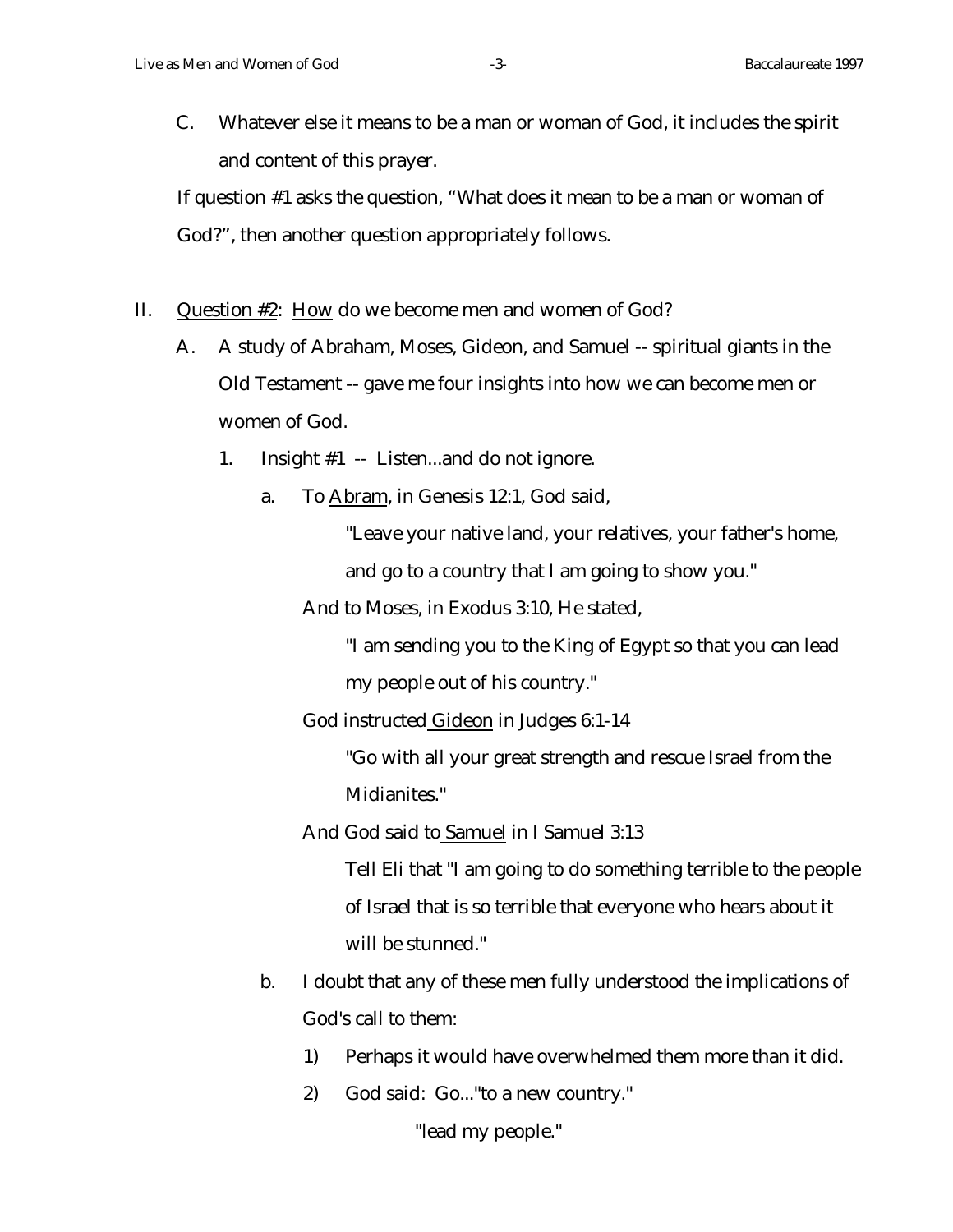"rescue Israel from Egypt."

"tell Eli that destruction will come to his house."

- c. Your call and my call may not be as dramatic as the call to these men...
	- 1) But this significant insight remains:
	- 2) Seek first to listen and hear God...not to fully understand the implications of His call.
- 2. Insight #2 -- Respond…and do not hesitate.
	- a. Look again at these four men:
		- 1) Abram started immediately for the new country Canaan.
			- a) However, a famine came so they decided to go farther south to Egypt.
			- b) (12:1) When he was about to cross into Egypt, he said to his wife Sarah in Genesis 12:13, "when they see you they will kill me and let you live. Tell them that you are my sister: then because of you they will let me live and treat me well."
		- 2) Moses hesitated and his hesitation took the form of excuses:
			- a) In Exodus 3:11, he said, "I am nobody. How can I go to the King and bring the Israelite out of Egypt?"
			- b) Several verses later, he asks (3:13 NIV) "Suppose they ask me 'who are you?' What am I to say?"
			- c) He continues (4:1), "Suppose the Israelites do not believe me and will not listen to what I say. What shall I do if they say that you did not appear to me?"
			- d) Later, Moses complained (4:10), "No Lord, don't send me. I have never been a good speaker, and I haven't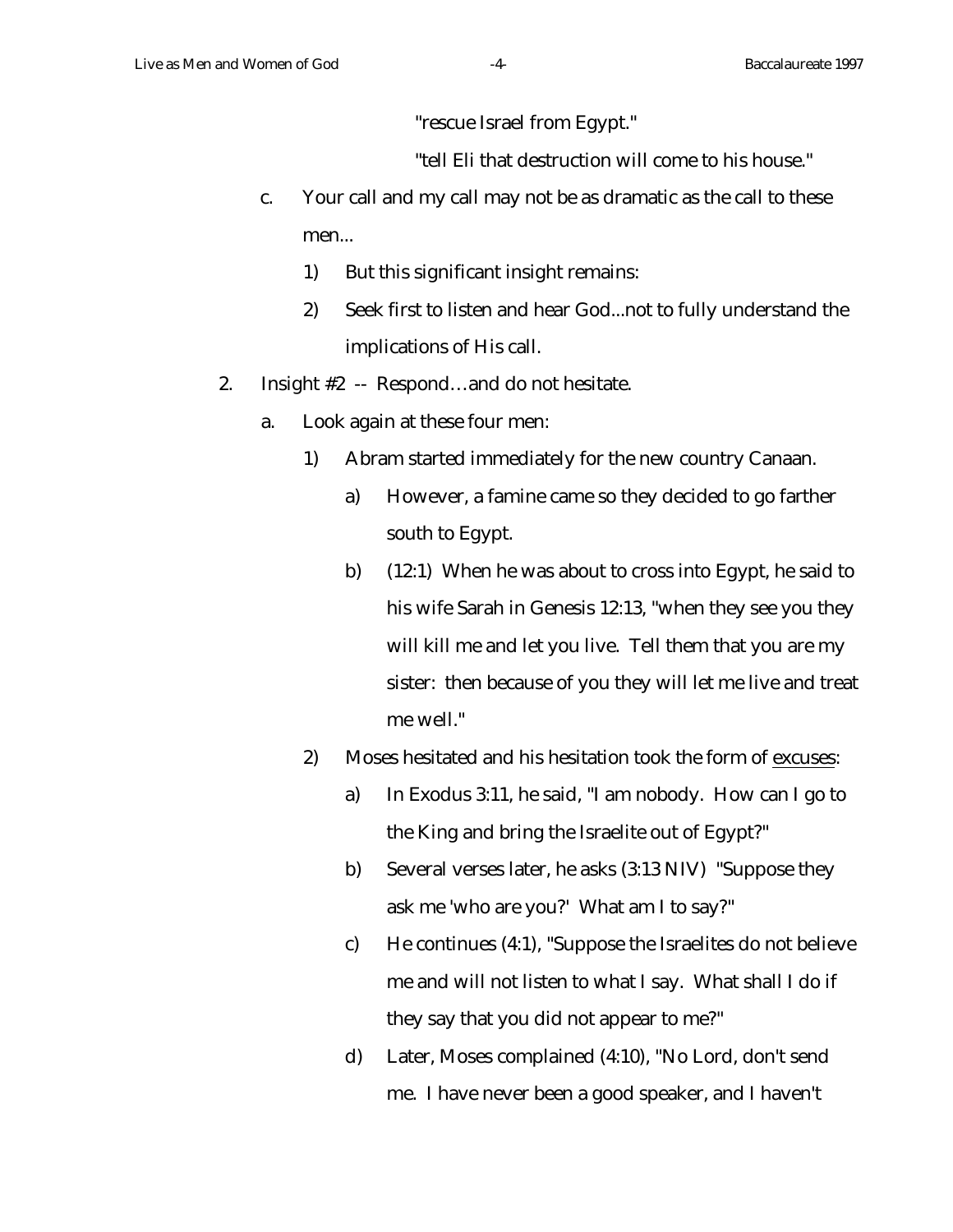become one since you began to speak to me. I am a poor speaker, slow and hesitant."

- e) Finally, he said, "No, Lord, please send someone else."
- 3) Gideon hesitated.
	- a) The Lord's angel appeared to him in Judges 3:12, and said, "The Lord is with you, brave and strong man." But, Gideon replied (v. 13), "If I may ask sir, why has all of this happened to us if the Lord is with us?"
	- b) Several verses later (v. 15), he questioned, "But Lord, how can I rescue Israel? My clan is the weakest in the tribe...and I am the least important member of my family."
	- c) And he requests (v. 17), "Give me a sign that you are really the Lord."
- 4) And Samuel also hesitated, as reflected in I Samuel 3:15. He "stayed in bed until morning: then he got up and opened the doors of the house of the Lord. He was afraid to tell Eli the vision."
- b. Again, our hesitation, our questions, our fears will perhaps be different. Yet I hear:
	- 1) Will I make enough money?
	- 2) It has too many problems.
	- 3) What if they don't like me? (or my wife?) or the fact that I'm single (and satisfied)?
	- 4) What will my friends say?
	- 5) What if they don't like my work, appearance, my lifestyle, my teaching...
	- 6) What if it's not what I want?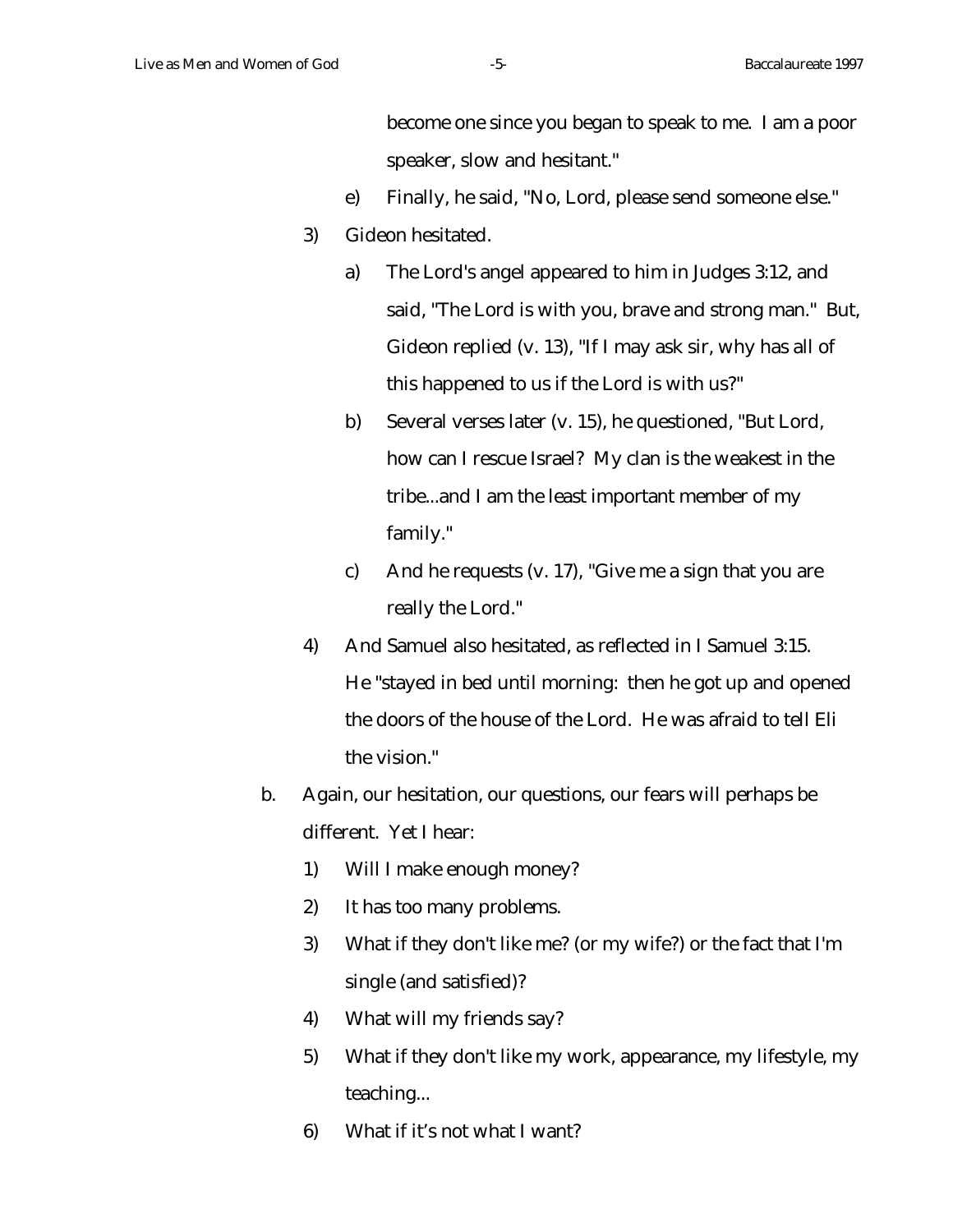- 7) What if it's less than I thought it would be?
- 8) What if, what if . .

We should respond to God's call and not hesitate and question. Remember insights #1 and #2 on how we become men and women of God: #1—Listen…and do not ignore; #2—Respond…and do not hesitate.

- 3. Insight #3 -- Receive…and do not reject.
	- a. Back to these men:
		- 1) To Abram, after he was thrown out of Egypt (Gen. 13:14-17), God said, "I am going to give you and your descendants all the land that you see...and it will be yours forever."
		- 2) (To Moses in Exodus 3:12)
			- a) God answered Moses' first question with these words, "I will be with you and when you bring the people out of Egypt, you will worship me on this mountain. That will be the proof that I have sent you."
			- b) (3:14) To another question, God said, "I am who I am. Tell them: 'the One who is, I Am, has sent you.'"
			- c) (4:5) And to another objection, God gave Moses miraculous power with a stick and said to Moses, "Do this and prove to the Israelites that the Lord has appeared to you."
			- d) (4:14) God did become angry at Moses, but even then did not reject him. The rest of the book of Exodus records God's patience with Moses.
		- 3) Look at God's provision to Gideon.
			- a) God said (Judges 6:14), "Go with all your strength for I myself am sending you."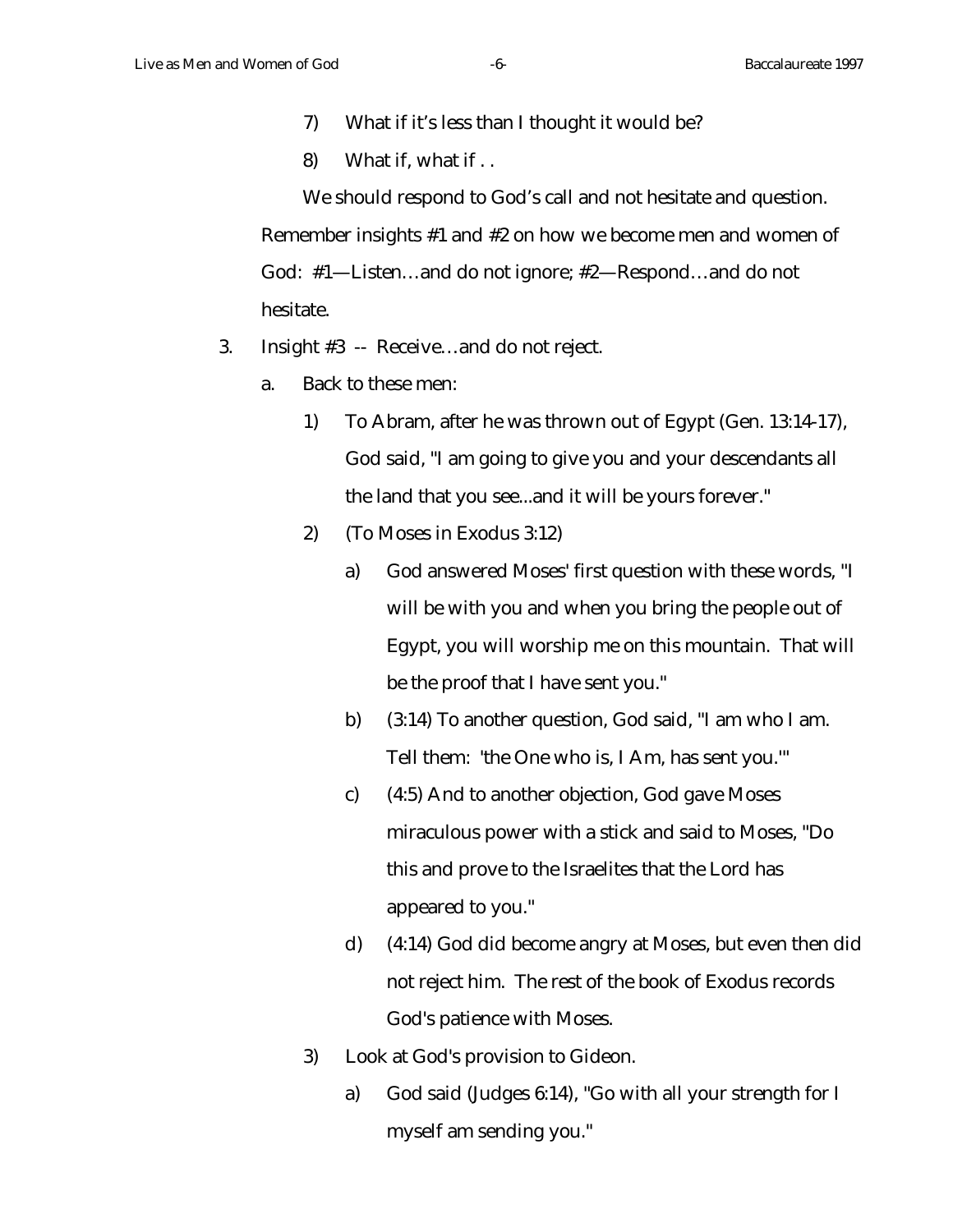- b) and (6:6), "...you can do it because I will help you."
- c) (6:17) And later God said, "I will stay until you come back."
- b. Sounds familiar. God provides mercy and patience to all of us, even when we express hesitation and fear.
	- 1) Thank you, God, for not giving up on us when we expressed so little faith.
	- 2) Forgive us, God, when our responses seem at times no different from responses of unbelievers.
- 3) Father, enable us to receive your grace joyfully. Remember insight #3: God's answer to our hesitation is mercy and grace, not rejection.
- 4. Fourth Insight -- Affirm God's call and word to us, and do not deny it.
	- a. Look again at Eli's response to Samuel after he had told Eli everything and kept nothing from him. Remember the words of our scriptural lesson? "He is the Lord: He will do whatever seems best to Him!!"
		- 1) What an affirmation!
		- 2) Yes, Lord! I will, not because I fully understand, but because you are the Lord, and you will do in my life what is best.
	- b. How much energy (physical and emotional spiritual) is expended in worrying about the how and the why of God's call to us?
		- 1) How can/will it work out?
		- 2) Why would God call me to do this?
		- 3) What will be the result?
			- a) What is needed is a strong affirmation of His presence and leadership in our lives and an accepting of the truth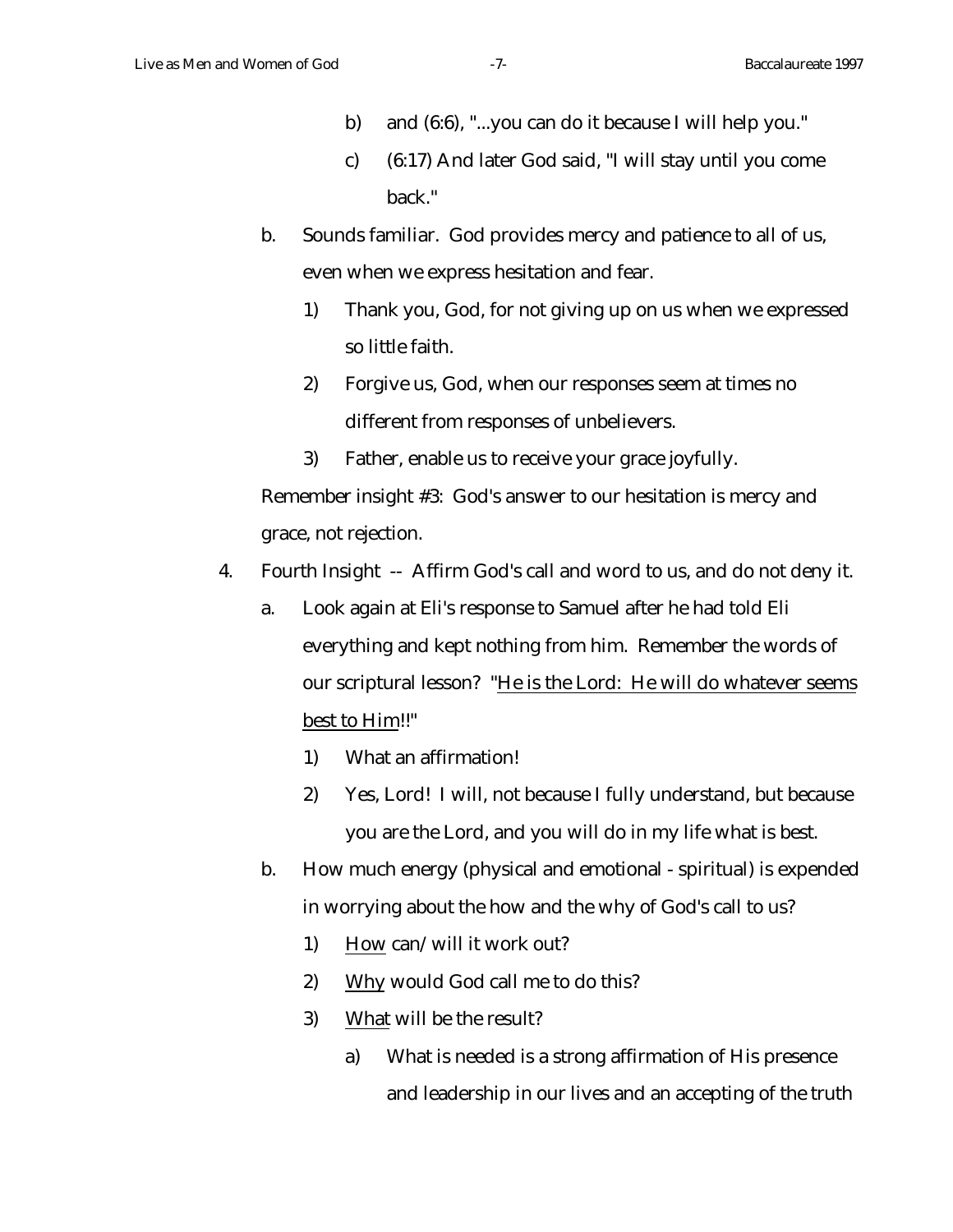that He knows best and will reveal the details to us in His time.

b) *In His time, in His time,* [so the chorus goes]

*He makes all things beautiful in His time.*

*Lord, please show me every day,*

*as you're teaching me your way,*

*That you do just what you say, in Your time.*

c. Samuel provides the key by which we can affirm God's word

(I Samuel 3:10)

Listen again to Samuel, "The Lord came and stood there, and called

… 'Samuel, Samuel.'" Samuel answered, "Speak Lord, your servant

is listening."

d. Samuel's response reminds me of Al Denson's song, "Be the One"

Remember the words?

*Will you be the one to answer to His call? Will you stand when those around you fall? Will you be the one to take his light into a darkened world? Tell me will you be the one?*

*Though sometimes it's so hard to know who is right and what is wrong. Where are you supposed to stand, when the battle lines are drawn? There's a voice that keep calling out for someone who is not afraid, To be a beacon in the night to a world that's lost it's way.*

*There's still some battles we must fight from day to day, if the Lord provides the power for me to stand and say…*

*Yes, I'll be the one to answer to His call. I will stand when those around me fall. Yes, I'll be the one to take his light into a darkened world. I will be the one. … I will be the one!*